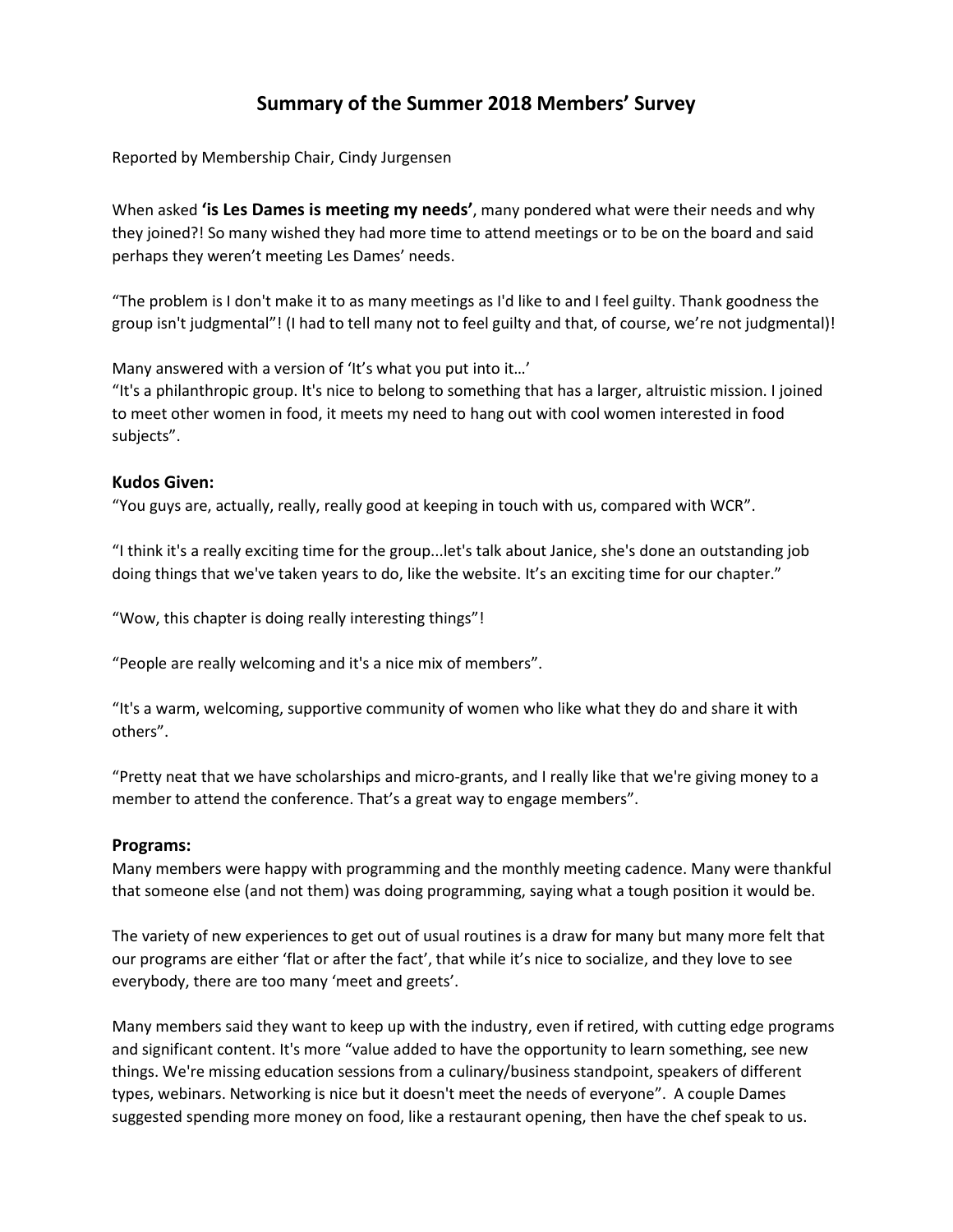(The Program budget is getting extra money for 2018/19. I learned that part-way through conducting the survey. When I told Dames, they were pleased and one said that should be publicized to the members).

# **Timing:**

So many Dames would not miss a meeting if they weren't already booked for the date.

Meetings held at times that require driving across town during rush hour was a deterrent mentioned several times.

Middle of the day meetings were requested by several as well as occasional weekend meetings.

# **Communication:**

Dames love the newsletter, even if they don't get to it right away. They find it a good vehicle for informative articles, find the in-depth introductions of the new people fun to read, they like the calendar of upcoming events and the meeting recaps. "The President's letter (in the newsletter) is always so appealing and provides an emotional connection to the group".

Dames like that the newsletter has information in one place to refer back to for program dates and that they can read it whenever they have time. Someone mentioned that too much description is given on upcoming meetings, saying that that in-depth information should be just in the invitation, that it looks like newsletter filler. Meeting recaps are too long was also mentioned.

"It's fun to see trends & other food events coming up. How about put in the national trend compilation"? A few members would like to see board meeting recaps in the newsletter or email. When not on the board they say that it is easy to feel disconnected from what's happening in the organization.

The majority of Dames like receiving communication by email and the majority would prefer that we not add text communication, though a few said it could work for an urgent reminder or blast of information, such as an impromptu happy hour or meeting location change. If we add texts, it was recommended that it be one-way, from Admin Deb to members, and somehow make it impossible for back and forth exchanges on that text.

A point was made that more information could go on our Les Dames website, say the new member introductions. Another Dames said she'd love to get to know members and their backgrounds more in depth and wondered if there's an online way to facilitate that? (Currently we only feature new members in the newsletter but we could interview all members for the website, for either the private or public area of the site).

Some suggested a weekly or bi-monthly blast of important information. Many complimented Admin Deb for her timely communications and list of attendees for car-pooling to meetings.

A suggestion was given to do program invites two ways to double the turnout…a Facebook invite along with Eventbrite.